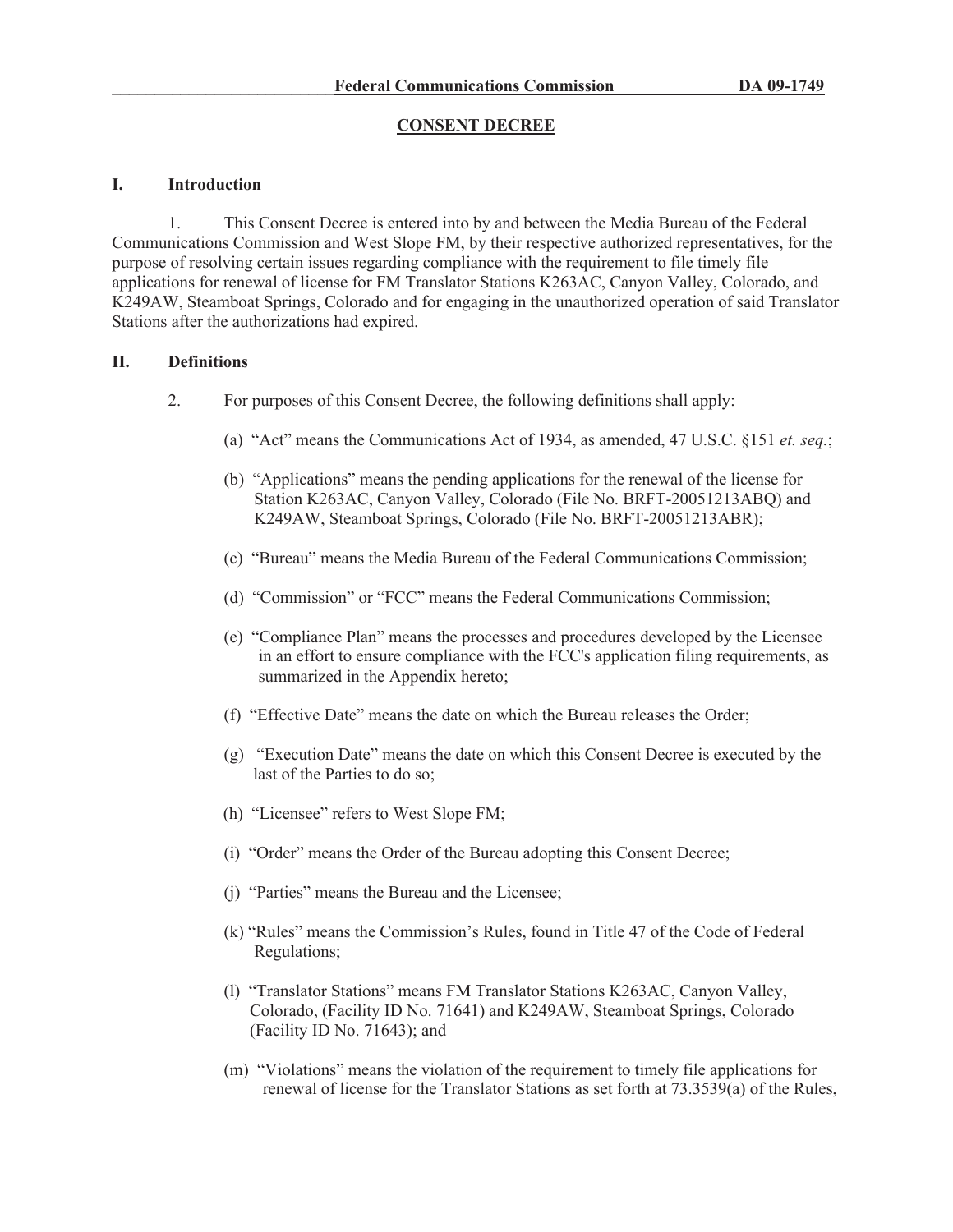and the violation of Section 301 of the Communications Act by continuing to operate the Translator Stations after the licenses had expired.

# **III. Background**

3. Applications for renewal of the license for the Translator Stations should have been filed by December 1, 2004, but were not filed and the licenses expired on April 1, 2005. On October 28, 2005, the Licensee filed requests for special temporary authorization to continue operations which were granted the by staff and will expire on April 6, 2009. On December 13, 2005, the Licensee tendered the Applications to renew the licenses for the Translator Stations. Because of the compliance issues raised by the Violations, the Parties have agreed to enter into this Consent Decree, to which both the Licensee and the Bureau intend to be legally bound.

# **IV. Agreement**

4. The Parties acknowledge that any proceeding that might result from the compliance issues referred to in Paragraph 3 above would be time-consuming and require a substantial expenditure of public and private resources. In order to conserve such resources, to resolve the matter, to bring the Translator Stations into compliance with the Rules and the Act, and preserve service to the public, the Parties are entering into this Consent Decree, in consideration of the mutual commitments made herein.

5. The Licensee and the Bureau agree to be legally bound by the terms and conditions of this Consent Decree. Each represents and warrants to the other that its signatory is duly authorized to enter into this Consent Decree on its behalf. The Licensee agrees that the Bureau has jurisdiction over the matters contained in this Consent Decree and the authority to enter into and adopt this Consent Decree.

6. The Parties agree and acknowledge that this Consent Decree shall constitute a final settlement between the Licensee and the Bureau concerning the Licensee's Violations at the Translator Stations, as discussed herein.

7. In express reliance on the covenants and representations in this Consent Decree, the Bureau agrees that it will not use the Violations in any action against the Licensee, provided that the Licensee satisfies all of its obligations under this Consent Decree. In the event that the Licensee fails to satisfy any of its obligations under this Consent Decree, the Bureau may take any enforcement action available pursuant to the Act and the Rules with respect to each Violation, and/or the violation of this Consent Decree.

8. The Licensee hereby stipulates that it violated the condition in its Translator Stations' licenses requiring the filing of a Form 303-S for renewal of license prior to the expiration date of the licenses as set forth at Rule 73.3539. Additionally, the Licensee stipulates that it has violated Section 301 of the Act by continuing to operate the Translator Stations after the licenses expired on April 1, 2005.

9. The Licensee agrees to make a voluntary contribution to the United States Treasury in the amount of One Thousand Dollars (\$1,000.00). Such contribution will be made, without further protest or recourse to a *trial de novo*, by a check or similar instrument, wire transfer or money order payable to the order of the Federal Communications Commission. The payment must include FRN No. 0009132556 and the NAL/Acct. No. MB-200841410024. Payment by check or money order may be mailed to Federal Communications Commission, at P.O. Box 979088, St. Louis, MO 63197-9000. Payment by overnight mail may be sent to U.S. Bank—Government Lockbox #979088, SL-MO-C2-GL, 1005 Convention Plaza, St. Louis, MO 63101. Payment by wire transfer may be made to ABA Number 021030004,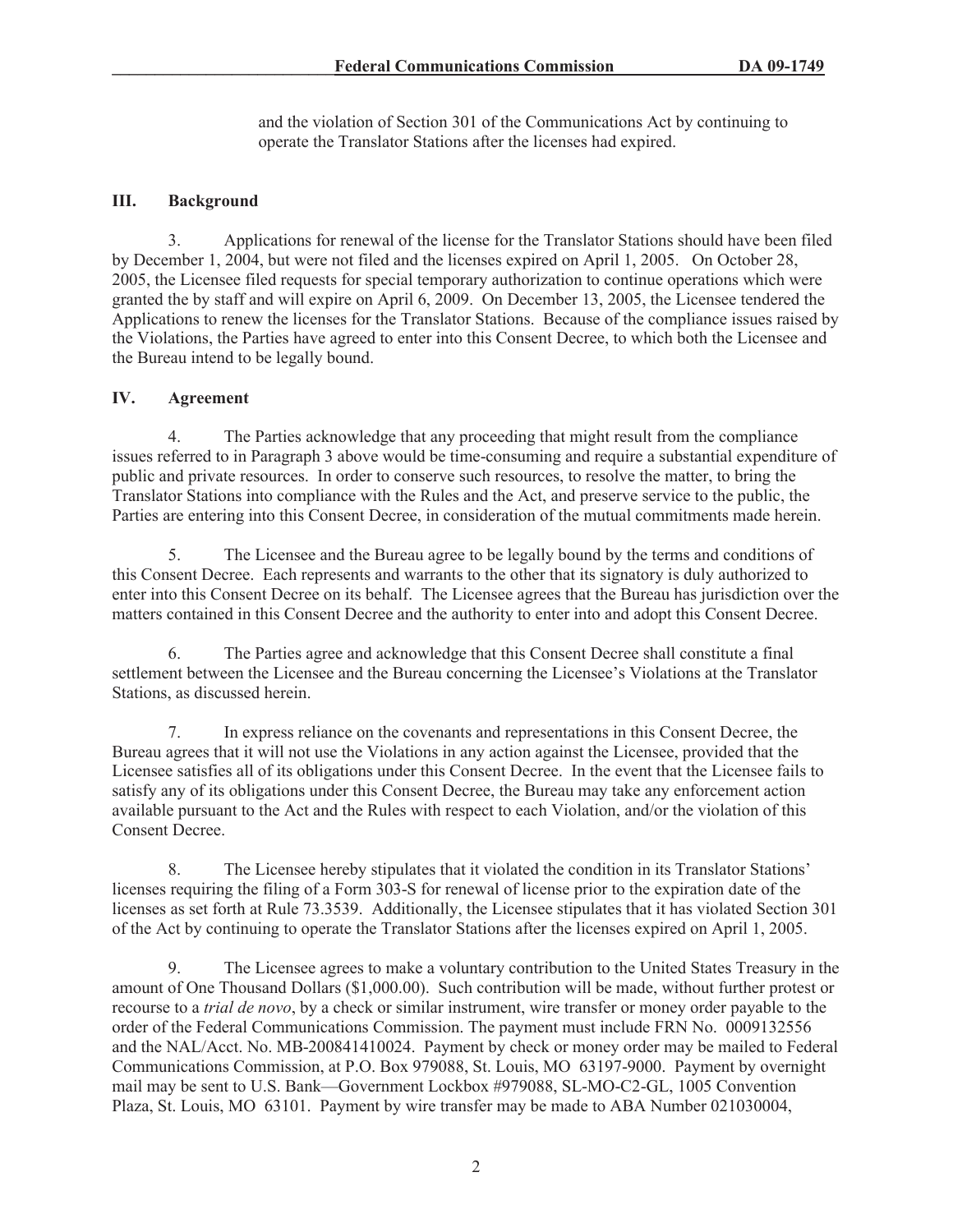receiving bank: TREAS NYC, BNF: FCC/ACV--27000001 and account number as expressed on the remittance instrument. If completing the FCC Form 159, enter the NAL/Account number in block number 23A (call sign/other ID), and enter the letters "FORF" in block number 24A (payment type code).

10. The Bureau agrees to grant the Applications after the Effective Date provided that the following conditions have been met: 1) the Licensee has fully and timely satisfied its obligation to make the voluntary contribution referenced in paragraph 9 of this Decree; and 2) there are no issues other than the Violations that would preclude grant of the Applications.

11. The Licensee represents that, in addition to its existing policies and procedures, it has adopted, is currently in the process of implementing, and agrees to abide by the Compliance Plan for the purpose of ensuring compliance with the timely filing of applications for renewal of license requirement. The Licensee agrees, to the extent that it has not already done so, to implement this Compliance Plan at the Station no later than thirty (30) days after the Effective Date and to keep such Compliance Plan in effect for three (3) years after the Effective Date.

12. The Licensee agrees that it is required to comply with each individual condition of this Consent Decree. Each specific condition is a separate condition of the Consent Decree as approved. To the extent that the Licensee fails to satisfy any condition or Commission Rule, in the absence of Commission alteration of the condition or Rule, it will be deemed noncompliant and may be subject to possible enforcement action, including, but not limited to, revocation of the relief, designation of the matter for hearing, letters of admonishment and/or forfeitures.

13. The Consent Decree will be binding on the Licensee's successors-in-interest and assigns. To this end, the pending applications (File Nos. BALFT-20080527AES, and BALFT-200800527AET) for consent to assign the Translator Stations to John Dady shall be amended to include a statement executed by Mr. Dady consenting to assumption by the assignee of the responsibilities and duties set forth in this Consent Decree including, but not limited to, continued operation of the Translator Stations in accordance with the Compliance Plan. In the event that these applications for consent to assignment of license are withdrawn or dismissed, or the parties otherwise fail to close on the transaction, the Licensee agrees that any future application to assign or transfer control of the Translator Stations will include such a statement executed by an authorized representative of the proposed assignee or transferee consenting to assumption of the responsibilities and duties set forth in this Consent Decree with regard to each station that is the subject of the application.

14. The Licensee waives any and all rights it may have to seek administrative or judicial reconsideration, review, appeal, or stay, or to otherwise challenge the validity of this Consent Decree and the Order, provided the Order adopts the Consent Decree without change, addition or modification.

15. The Licensee agrees to waive any claims it may otherwise have under the Equal Access to Justice Act, 5 U.S.C. Section 504 and 47 C.F.R. Section 1.1501 *et seq.*, relating to the matters discussed in this Consent Decree.

16. The Licensee and the Bureau agree that the effectiveness of this Consent Decree is expressly contingent upon issuance of the Order, provided the Order adopts the Consent Decree without change, addition or modification.

17. The Licensee and the Bureau agree that if the Licensee, the Commission or the United States on behalf of the Commission, brings a judicial action to enforce the terms of the Order adopting this Consent Decree, neither the Licensee nor the Commission will contest the validity of the Consent Decree or Order, and the Licensee and the Commission will waive any statutory right to a *trial de novo*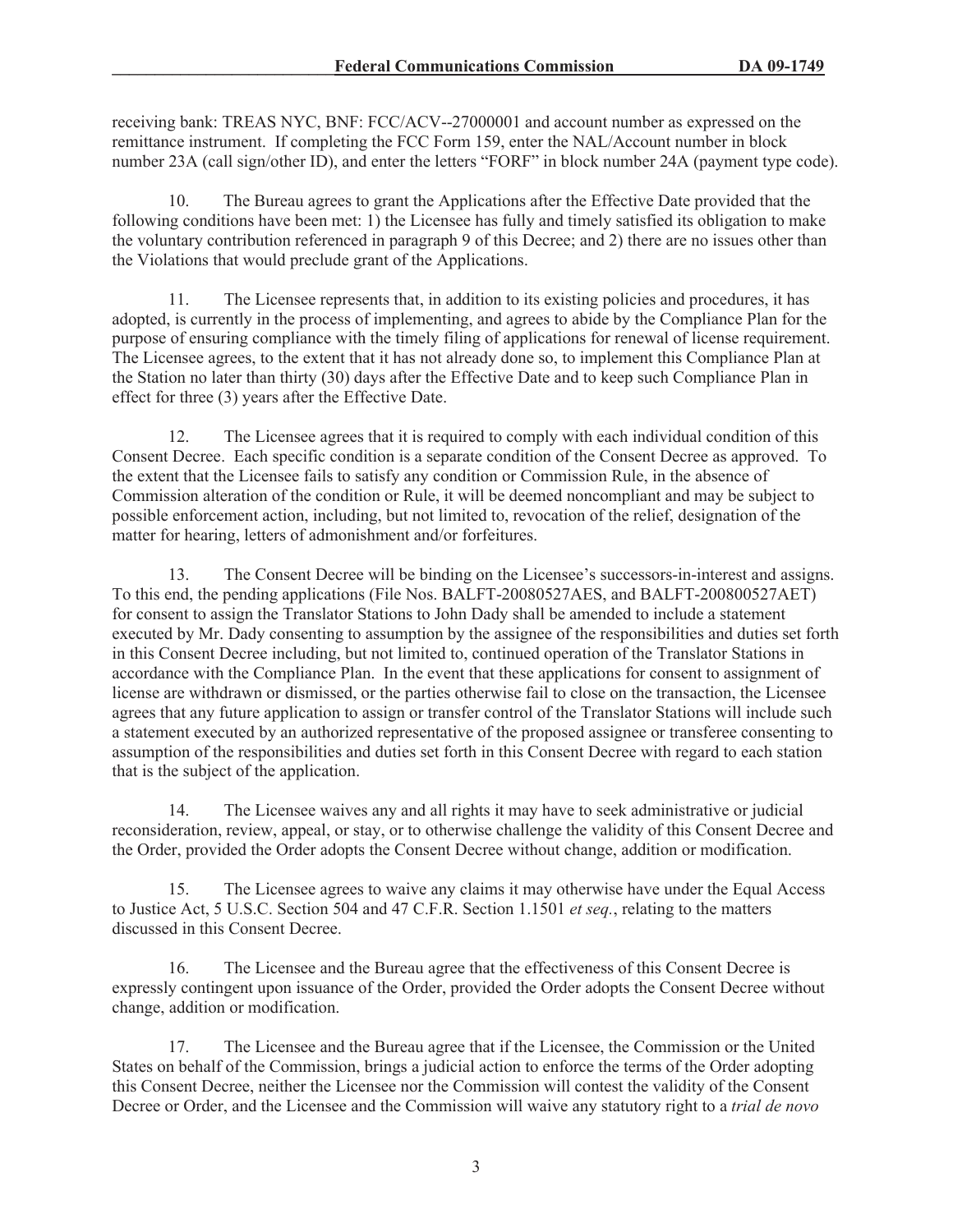with respect to any matter upon which the Order is based (provided in each case that the Order is limited to adopting the Consent Decree without change, addition, or modification), and will consent to a judgment incorporating the terms of this Consent Decree.

18. The Licensee and the Bureau agree that, in the event that this Consent Decree is rendered invalid by any court of competent jurisdiction, it will become null and void and may not be used in any manner in any legal proceeding.

19. This Consent Decree may be signed in counterparts and/or by telecopy and, when so executed, the counterparts, taken together, will constitute a legally binding and enforceable instrument whether executed by telecopy or by original signatures.

## **MEDIA BUREAU FEDERAL COMMUNICATIONS COMMISSION**

By: \_\_\_\_\_\_\_\_\_\_\_\_\_\_\_\_\_\_\_\_\_\_\_\_\_\_\_\_\_\_\_\_\_\_\_\_

Robert H. Ratcliffe , Acting Chief

Date: \_\_\_\_\_\_\_\_\_\_\_\_\_\_\_\_\_\_\_\_\_\_\_\_\_\_\_\_\_\_\_\_\_\_

# **WEST SLOPE FM**

By:  $\Box$ 

Jon Halverson, President

Date:  $\frac{1}{\sqrt{1-\frac{1}{2}}}\frac{1}{\sqrt{1-\frac{1}{2}}}\frac{1}{\sqrt{1-\frac{1}{2}}}\frac{1}{\sqrt{1-\frac{1}{2}}}\frac{1}{\sqrt{1-\frac{1}{2}}}\frac{1}{\sqrt{1-\frac{1}{2}}}\frac{1}{\sqrt{1-\frac{1}{2}}}\frac{1}{\sqrt{1-\frac{1}{2}}}\frac{1}{\sqrt{1-\frac{1}{2}}}\frac{1}{\sqrt{1-\frac{1}{2}}}\frac{1}{\sqrt{1-\frac{1}{2}}}\frac{1}{\sqrt{1-\frac{1}{2}}}\frac{1}{\sqrt{1-\frac{1}{2}}}\frac{1}{\$